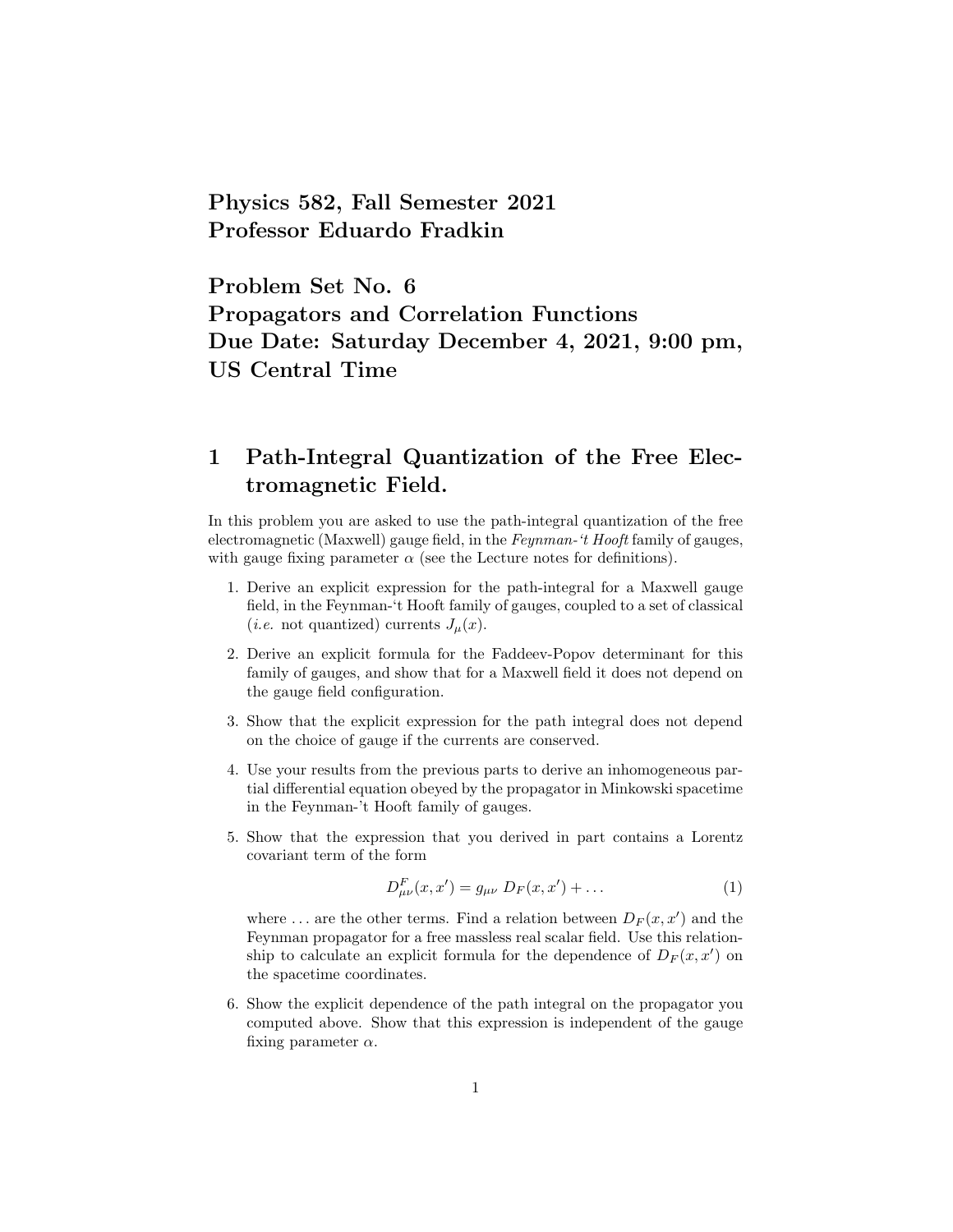7. Find an expression, in momentum space, for the Feynman propagator for the free electromagnetic field  $D_{\mu\nu}^F(x, x')$ 

$$
D_{\mu\nu}^{F}(x, x') = -i \langle 0|T A_{\mu}(x) A_{\nu}(x')|0 \rangle \tag{2}
$$

Make sure to specify your  $i\epsilon$  prescription.

# 2 Propagators and Correlation Functions for the One-Dimensional Quantum Heisenberg Antiferromagnet.

In problem I of set 3 you studied the one dimensional quantum Heisenberg antiferromagnet in the spin wave (or semiclassical) approximation. In that problem you constructed the ground state and the single particle excitations, the spin waves. In this problem you will study the response of that system to an external space and time dependent magnetic field. This external field will be represented by an additional term to the Hamiltonian of the form

$$
H_{\text{ext}} = \sum_{n=-N/2+1}^{N/2} B_k(n,t) \cdot \hat{S}_k(n,t) \tag{3}
$$

which we will regard as a perturbation.

- 1. Consider for the moment that the external field has been switched off. Derive an expression for the following propagators
	- (a)

$$
D_{33}(nt, n't') = -i\langle \text{gnd} | T \hat{S}_3(n, t) \hat{S}_3(n', t') | \text{gnd} \rangle \tag{4}
$$

(b)

$$
D_{+-}(nt, n't') = -i\langle \text{gnd} | T \hat{S}^+(n, t)\hat{S}^-(n', t') | \text{gnd} \rangle \tag{5}
$$

in momentum and frequency space. Be very careful and very explicit in the way you treat the poles of these propagators. Show that your choice of frequency integration contour yields a propagator which satisfies the correct boundary conditions.

- 2. Use Linear Response Theory to derive an expression for the magnetic susceptibilities  $\chi_{33}$  and  $\chi_{+-}$  ( in position space) of this system in in terms of correlation ( or retarded) functions of this system.
- 3. Use Wick's theorem to find an expression for the corresponding timeordered functions in the spin-wave approximation in momentum and frequency space.
- 4. Use the results of the previous sections to show that  $\chi_{+-}(p,\omega)$  has, in the limit  $\omega \to 0$ , a pole at  $p = \pi$ . Calculate the residue of this pole. The residue is the square of the order parameter of the system in this approximation.